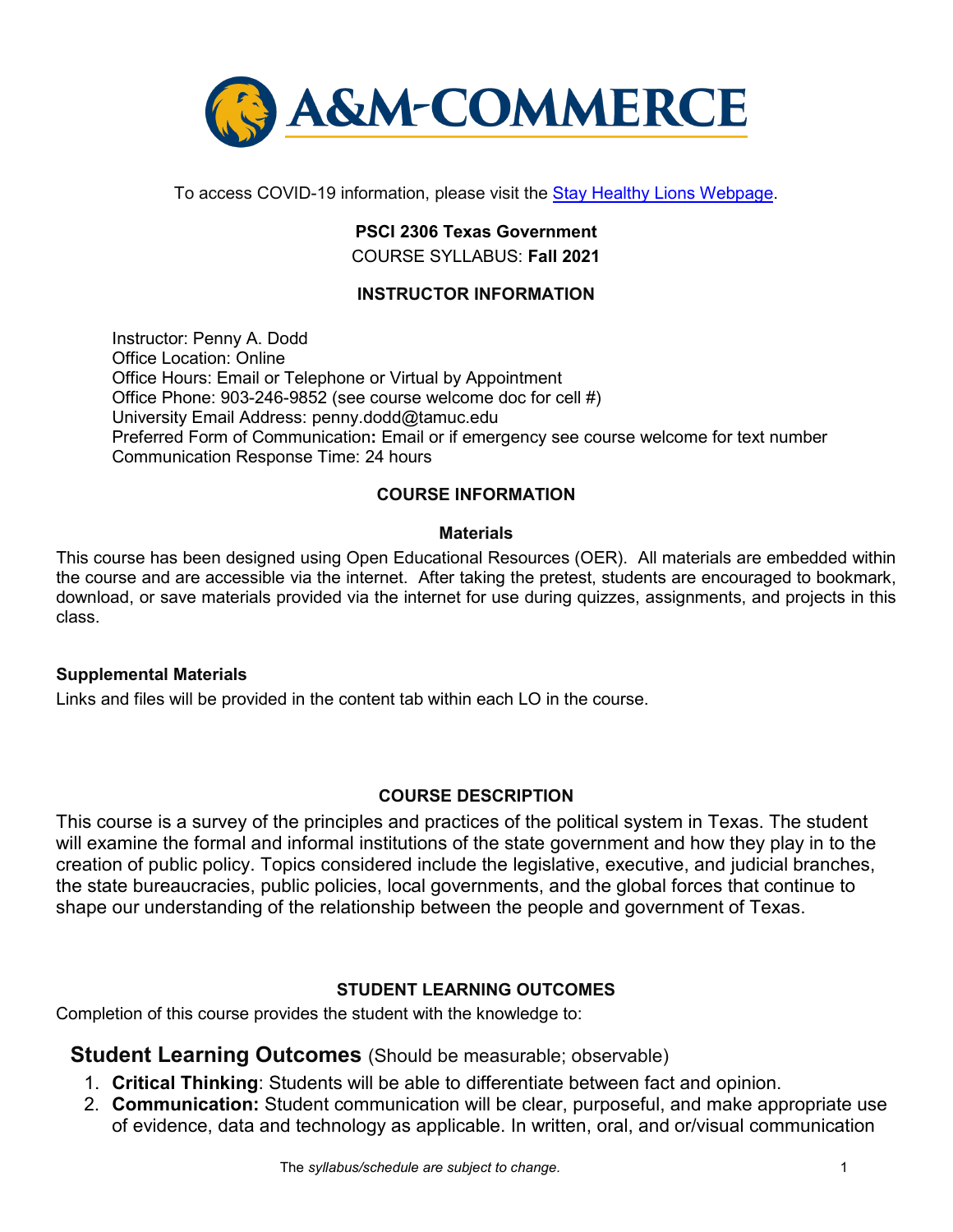A&M-Commerce students will communicate in a manner appropriate to audience and occasion, with an evident message and organizational structure

- 3. **Personal Responsibility**: Students will understand and practice academic honesty.
- 4. **Social Responsibility**: Students will demonstrate an understanding of societal and/or civic issues.

# **COURSE REQUIREMENTS**

**Minimal Technical Skills Needed:** Students will need reliable computer and internet access for this course. Students must be able to effectively use myLeo email, myLeo Online D2L, and Microsoft Office.

**Instructional Methods:** This course is an online course. To be successful in this course, all content and course modules should be read and reviewed. All assignments and quizzes (both graded and not graded) must be completed. Please contact the instructor by email for any assistance.

**Student Responsibilities or Tips for Success in the Course:** To be successful in this course, all content and course modules should be read and reviewed. Please review the course welcome document for more detailed study tips and course assistance.

## **REGULAR AND SUBSTANTIVE COURSE INTERACTION**

As a general guide, students enrolled in a three semester hour course should spend one hour engaged in instructional activities and two to three hours on out-of-class work per week in a traditional semester. Students are expected to double this effort of engagement given that this course is being delivered in a seven-week term. Educational activities in this course are designed to ensure regular and substantive interaction between students and faculty to ensure that students are able to demonstrate competency.

## **ASSESSMENT**

**Pretest(s) 3**

**Project(s) 1 Course Project Analysis**

**Posttests(s) 3** 

## **GRADING**

A score of 80% or higher on both the Culminating Project and Posttest is required to demonstrate competency and receive credit for the course. The following items will be used to calculate the final grade in the course.

| <b>Item</b>                   | <b>Worth</b> |
|-------------------------------|--------------|
| Posttests (3 each 100 points) | 300 points   |
| <b>Culminating Project</b>    | 100 points   |
|                               |              |
|                               |              |
| <b>Total</b>                  | 400          |

## **Grading Scale**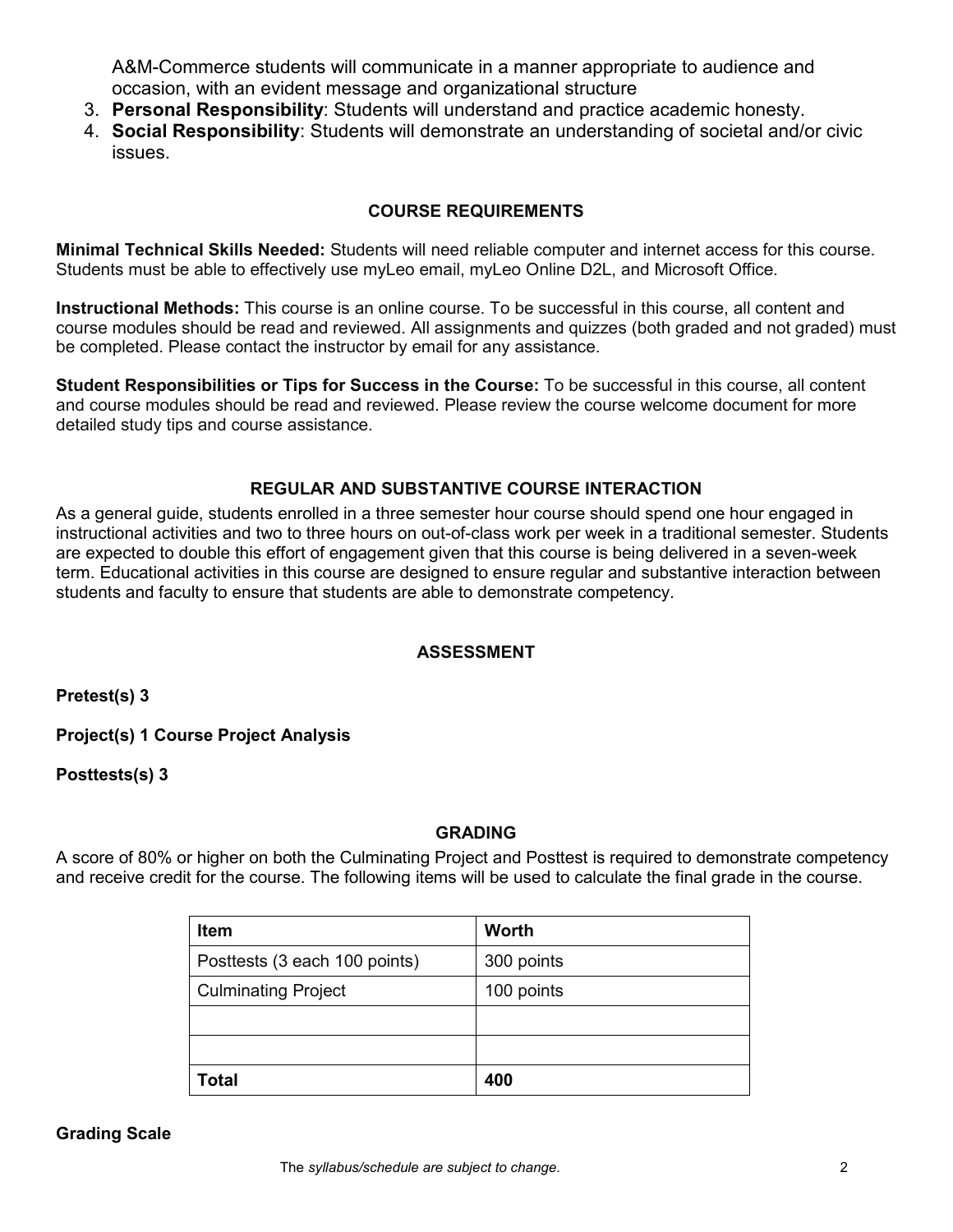$A = 90\% - 100\%$  $B = 80% - 89%$  $F = 79%$  or Below

#### **TECHNOLOGY REQUIREMENTS**

#### **LMS**

All course sections offered by Texas A&M University-Commerce have a corresponding course shell in the myLeo Online Learning Management System (LMS). Below are the technical requirements

Learning Management System (LMS) Requirements: View the [Learning Management System Requirements Webpage.](https://community.brightspace.com/s/article/Brightspace-Platform-Requirements)

LMS Browser Support: Learn more on the [LMS Browser Support Webpage.](https://documentation.brightspace.com/EN/brightspace/requirements/all/browser_support.htm)

YouSeeU Virtual Classroom Requirements: Visit the [Virtual Classroom Requirements Webpage.](https://support.youseeu.com/hc/en-us/articles/115007031107-Basic-System-Requirements)

### **ACCESS AND NAVIGATION**

You will need your campus-wide ID (CWID) and password to log into the course. If you do not know your CWID or have forgotten your password, contact the Center for IT Excellence (CITE) at 903.468.6000 or [helpdesk@tamuc.edu](mailto:helpdesk@tamuc.edu)**.**

**Note:** Personal computer and internet connection problems do not excuse the requirement to complete all course work in a timely and satisfactory manner. Each student needs to have a backup method to deal with these inevitable problems. These methods might include the availability of a backup PC at home or work, the temporary use of a computer at a friend's home, the local library, office service companies, Starbucks, a TAMUC campus open computer lab, etc.

#### **COMMUNICATION AND SUPPORT**

If you have any questions or are having difficulties with the course material, please contact your Instructor.

#### **Technical Support**

If you are having technical difficulty with any part of Brightspace, please contact Brightspace Technical Support at 1-877-325-7778. Other support options can be found on the [Brightspace Support Webpage.](https://community.brightspace.com/support/s/contactsupport)

#### **Interaction with Instructor Statement**

This is an online course; therefore, expect most communication to be online as well. Correspondence will always be through university email (your "myLeo" mail) and announcements in myLeo online (D2L). The instructor will make every effort to respond to emails within 24 provided the correspondence follows the requirements listed below. Students are encouraged to check university email daily.

#### **All emails from students should include:**

- **Course name and subject in the subject line (ex. ORGL 3322 – Posttest)**
- **Salutation**
- **Proper email etiquette (no "text" emails – use proper grammar and punctuation)**
- **Student name and CWID after the body of the email**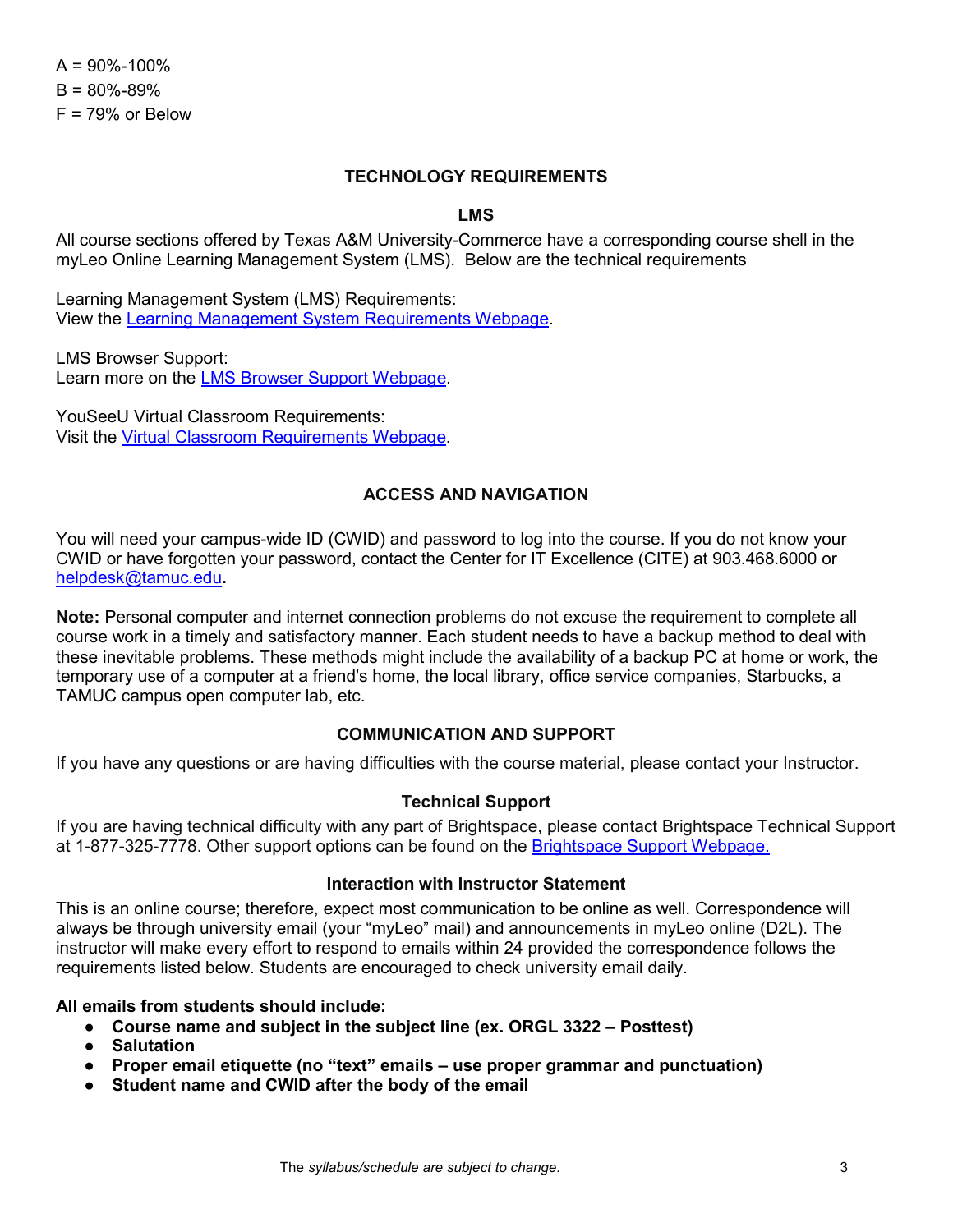## **COURSE AND UNIVERSITY PROCEDURES/POLICIES**

## **Syllabus Change Policy**

The syllabus is a guide. Circumstances and events, such as student progress, may make it necessary for the instructor to modify the syllabus during the semester. Any changes made to the syllabus will be announced in advance.

### **Student Conduct**

All students enrolled at the University shall follow the tenets of common decency and acceptable behavior conducive to a positive learning environment. The Code of Student Conduct is described in detail online in the [Student Guidebook.](http://www.tamuc.edu/Admissions/oneStopShop/undergraduateAdmissions/studentGuidebook.aspx)

Students should also consult the [Rules of Netiquette Webpage](https://www.britannica.com/topic/netiquette) for more information regarding how to interact with students in an online forum.

## **TAMUC Attendance**

For more information about the attendance policy, please view the [Attendance Webpage](http://www.tamuc.edu/admissions/registrar/generalInformation/attendance.aspx) and the [Class](http://www.tamuc.edu/aboutUs/policiesProceduresStandardsStatements/rulesProcedures/13students/academic/13.99.99.R0.01.pdf)  [Attendance Policy](http://www.tamuc.edu/aboutUs/policiesProceduresStandardsStatements/rulesProcedures/13students/academic/13.99.99.R0.01.pdf)

## **Academic Integrity**

Students at Texas A&M University-Commerce are expected to maintain high standards of integrity and honesty in all of their scholastic work. For more details and the definition of academic dishonesty see the following procedures:

[Undergraduate Academic Dishonesty P](http://www.tamuc.edu/aboutUs/policiesProceduresStandardsStatements/rulesProcedures/13students/undergraduates/13.99.99.R0.03UndergraduateAcademicDishonesty.pdf)olicy [Undergraduate Student Academic Dishonesty Form](http://www.tamuc.edu/aboutUs/policiesProceduresStandardsStatements/rulesProcedures/documents/13.99.99.R0.03UndergraduateStudentAcademicDishonestyForm.pdf)

## **Students with Disabilities-- ADA Statement**

The Americans with Disabilities Act (ADA) is a federal anti-discrimination statute that provides comprehensive civil rights protection for persons with disabilities. Among other things, this legislation requires that all students with disabilities be guaranteed a learning environment that provides for reasonable accommodation of their disabilities. If you have a disability requiring an accommodation, please contact:

## **Office of Student Disability Resources and Services**

Texas A&M University-Commerce Velma K. Waters Library Rm 162 Phone (903) 886-5150 or (903) 886-5835 Fax (903) 468-8148 Email: [studentdisabilityservices@tamuc.edu](mailto:studentdisabilityservices@tamuc.edu) Website: [Office of Student Disability Resources and Services](http://www.tamuc.edu/campusLife/campusServices/studentDisabilityResourcesAndServices/)

## **Nondiscrimination Notice**

Texas A&M University-Commerce will comply in the classroom, and in online courses, with all federal and state laws prohibiting discrimination and related retaliation on the basis of race, color, religion, sex, national origin, disability, age, genetic information, or veteran status. Further, an environment free from discrimination on the basis of sexual orientation, gender identity, or gender expression will be maintained.

# **Campus Concealed Carry Statement**

Texas Senate Bill - 11 (Government Code 411.2031, et al.) authorizes the carrying of a concealed handgun in Texas A&M University-Commerce buildings only by persons who have been issued and are in possession of a Texas License to Carry a Handgun. Qualified law enforcement officers or those who are otherwise authorized to carry a concealed handgun in the State of Texas are also permitted to do so. Pursuant to Penal Code (PC) 46.035 and A&M-Commerce Rule 34.06.02.R1, license holders may not carry a concealed handgun in restricted locations.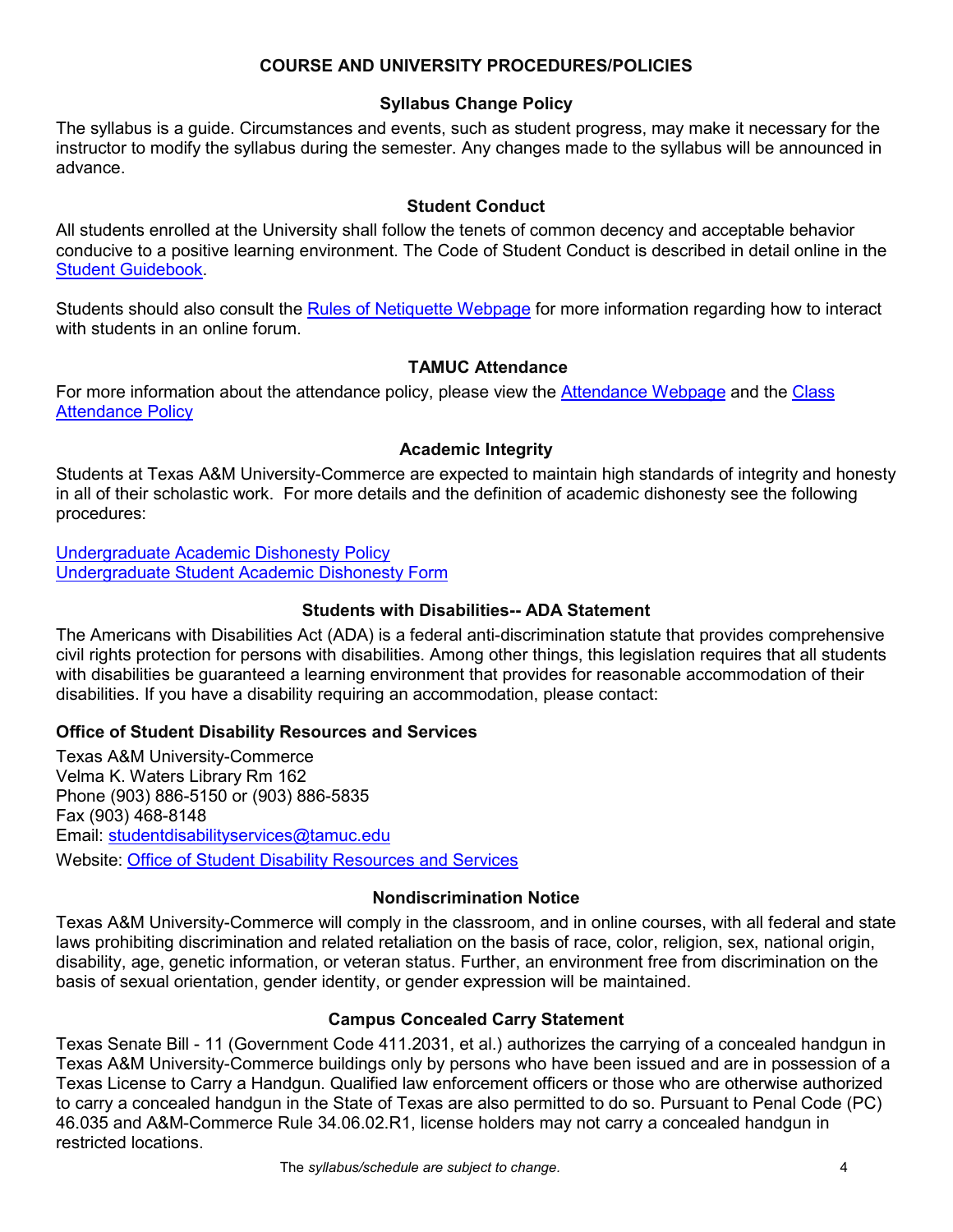For a list of locations, please refer to the [Carrying Concealed Handguns On Campus](http://www.tamuc.edu/aboutUs/policiesProceduresStandardsStatements/rulesProcedures/34SafetyOfEmployeesAndStudents/34.06.02.R1.pdf) document and/or consult your event organizer.

Pursuant to PC 46.035, the open carrying of handguns is prohibited on all A&M-Commerce campuses. Report violations to the University Police Department at 903-886-5868 or 9-1-1.

| <b>COURSE OUTLINE / CALENDAR</b> |  |
|----------------------------------|--|
|----------------------------------|--|

| <b>Learning Objectives and</b><br><b>Competencies</b>                                                                                                                                                           | <b>Materials to Read or Review</b> | <b>Assignments</b>                                                                                                                                 |
|-----------------------------------------------------------------------------------------------------------------------------------------------------------------------------------------------------------------|------------------------------------|----------------------------------------------------------------------------------------------------------------------------------------------------|
| <b>Competency One</b><br>LO 1: Texas Political<br>Culture<br>LO 2: The Texas<br>Constitution<br>LO 3: Texas Political<br>Parties/Elections and<br>Campaigns<br>LO 4: Texas Interest<br>Groups                   | Review materials in each LO        | <b>Complete Pretest</b><br>Complete Post test after your<br>pretest has been graded. You<br>will receive your password in the<br>pretest comments. |
| <b>Competency Two</b><br>LO 1: The Texas<br>Legislative branch<br>LO 2: The Texas Plural<br>Executive and<br><b>Bureaucracy</b><br>LO 3: The Texas<br><b>Judicial Branch</b><br>LO 4: Texas local<br>government | Review materials in each LO        | <b>Complete Pretest</b><br>Complete Post test after your<br>pretest has been graded. You<br>will receive your password in the<br>pretest comments. |
| <b>Competency Three</b><br>LO 1: Texas Public<br>Policy<br>LO 2: Texas Budgetary<br><b>Processes</b><br>LO 3: Texas Crimes<br>and Corrections Policy                                                            | Review materials in each LO        | <b>Complete Pretest</b><br>Complete Post test after your<br>pretest has been graded. You<br>will receive your password in the<br>pretest comments. |